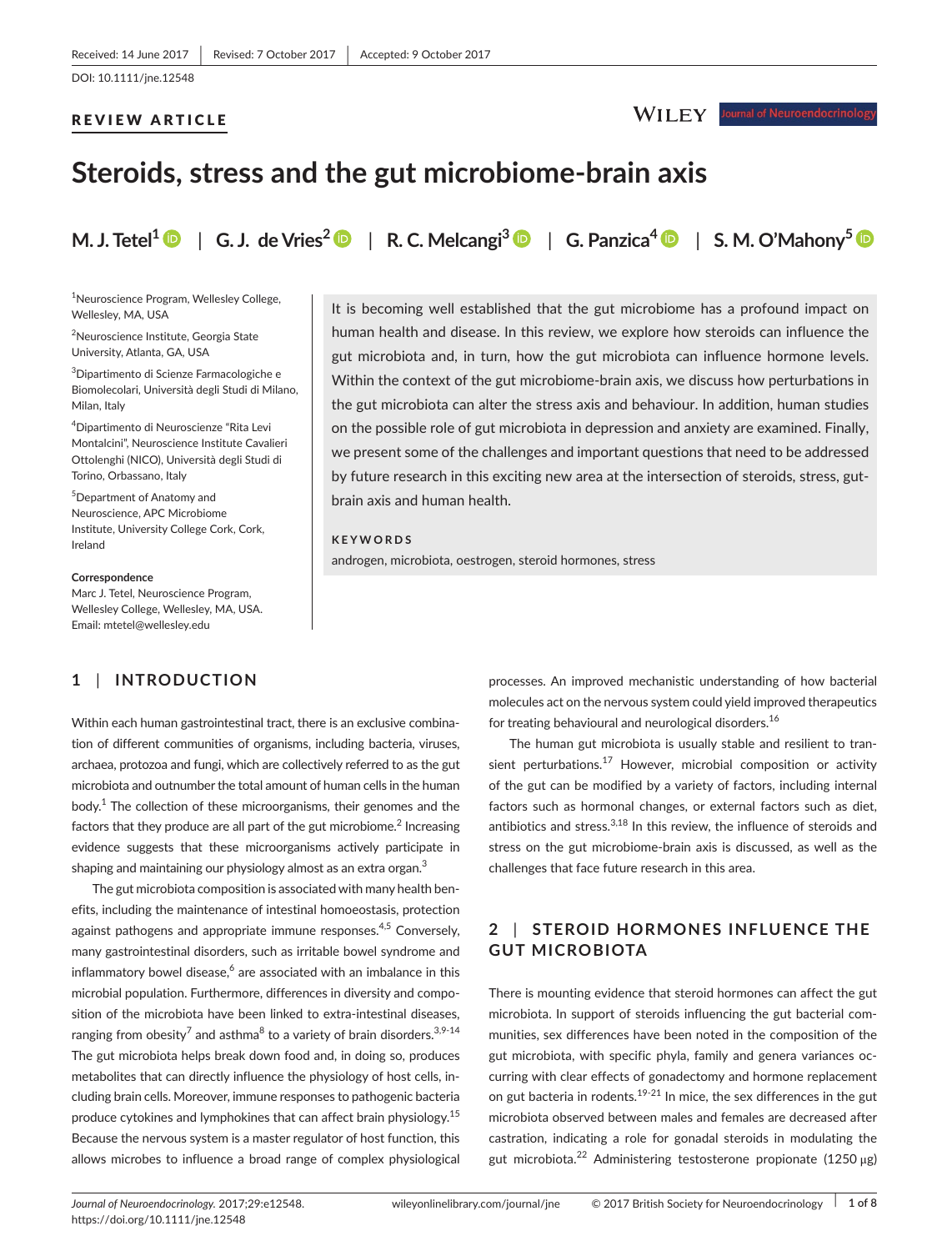2 of 8 **1 A/II FY** lournal of Neuroandocripalarm

to female rats on the day of birth decreased the diversity of the gut microbiota in adulthood by increasing the *Firmicutes*-to-*Bacteroidetes* ratio. $23$  In adult rats, ovariectomy caused shifts in the relative abundances of two major phyla, *Bacteroidetes* and *Firmicutes*. <sup>23</sup> In their study, Moreno-Indias et al<sup>23</sup> found that hormonal changes (either early androgenisation or ovariectomy) were more impactful on the gut microbiota than the nutritional changes of switching to a high fat diet. Another study using female oestrogen receptor (ER)β knockout mice found that ERβ influences the gut microbiota in a diet-specific manner.<sup>24</sup> When mice were switched from a diet containing oestrogenic isoflavones to one lacking isoflavones, the major phyla including *Proteobacteria, Bacteroidetes* and *Firmicutes* differed dependent on ERβ status.<sup>24</sup> However, it is important to note that ERβ knockout mice have reduced ovarian function.<sup>25,26</sup> which could have contributed to some of the alterations in the gut microbiota that were detected. Finally, in rats bred based on their running capacity, ovariectomy alters gut microbes compared to sham controls more in rats with low running capacity than in those with high running capacity, which was suggested to be linked to a potential role for gut microbiota in protecting individuals with increased aerobic capacity to the cardiometabolic risks associated with menopause.<sup>27</sup>

Sex differences in the gut microbiota have been reported in humans as well. For example, men have higher levels of *Bacteroidetes* and *Prevotella* than women,<sup>28,29</sup> suggesting a role for sex factors such as differential sex chromosomal gene expression or differences in gonadal hormone levels in the modulation of the gut microbiota. However, it should be noted that more recent metagenomic studies have reported mixed results with respect to sex differences in microbiota in humans. Some studies note modest to no effects of sex on the human gut microbiota, $30,31$  whereas other findings reveal substantial sex differences.<sup>32</sup> Other studies suggest that steroids influence the gut microbial communities. For example, the gut microbiota undergoes profound changes during pregnancy in women.<sup>33</sup> Koren et al<sup>33</sup> found a large shift in the gut microbiota from the first to third trimester, with an increase in overall diversity and a proliferation of *Proteobacteria* and *Actinobacteria*, resulting in changes in metabolism. Although the dramatic shift in steroid hormones (eg, oestrogens and progestins) could very well contribute directly to these changes in the gut microbiota, it was also suggested that changes in the immune system at the mucosal surfaces could alter the microbiota.<sup>33</sup>

Although gonadal steroids can alter the gut microbiota, it appears that, in turn, the gut microbiome can influence hormone levels. $34$  In postmenopausal women, gut microbiota diversity was positively associated with the ratio of oestrogen metabolites in urine.<sup>35,36</sup> In mice, transferring the gut microbiota of adult males to immature females caused an elevation in testosterone levels and metabolomic changes in recipient females. $^{37}$  In addition, the transfer of gut microbiota from male non-obese diabetic (NOD) mouse model of type 1 diabetes (T1D) to the female NOD T1D mice led to increased testosterone, metabolic changes and protection against type 1 diabetes, which usually shows a strong female-to-male sex bias.<sup>37</sup> These studies highlight the reciprocal connections between sex hormones and gut microbiota. Taken together, these studies provide strong evidence that the gut microbiota is influenced by gonadal steroid hormones and steroid levels can be altered by the gut microbiome.

In addition to gonadal steroid hormones influencing the gut microbiota, there is evidence that some endocrine disrupting chemicals (EDCs), such as bisphenol A (BPA) or ethinyl-oestradiol (EE), may alter the gut bacterial composition. BPA, which binds to oestrogen receptors, is classified both as an EDC and as a metabolism-disrupting compound (MDC) that can cause obesity. $38$  EE, which is present in birth control pills, is secreted in urine and can accumulate in regenerated drinkable water. EDCs and MDCs exert their effects on peripheral organs and the central nervous system (CNS) throughout life, although they can be particularly dangerous during the critical period when they can have permanent deleterious effects that may drive a variety of diseases in adulthood. $^{38}$  In a recent study, $^{39}$  California mice, which are biparental, were fed diets containing BPA, EE or a control diet around conception through weening aiming to investigate their effects on the gut microbiota in parents and their offspring. The gut microbiota differed in both males and females of the parental generation exposed to BPA or EE compared to non-exposed controls. Similar effects were observed in the offspring that were exposed indirectly to EDCs through the placental exchanges and milk of their mothers.<sup>39</sup> Presumably, EDCs may affect the gut microbiota partly by disrupting the endocrine equilibrium of animals and perhaps also by directly acting on the gut microbiota.

## **3** | **THE GUT MICROBIOME-BRAIN AXIS**

The communication between the gut microbiome and the CNS occurs in a bidirectional fashion and is referred to as the gut microbiome-brain axis (Figure  $1$ ).<sup>9,11,40,41</sup> This axis includes immune, neural, endocrine and metabolic pathways,  $42-45$  which work together to permit each end organ to communicate and influence the functioning of the other. The enteric nervous system, as well as the sympathetic and parasympathetic divisions of the autonomic nervous system, play major roles in the communication within this axis. $44,46,47$  Changes to the microbial environment, as a result of different stressors, are associated with changes to gut barrier, motility and immune system activation. Conversely, perturbation of this axis results in alterations in the stress-response and behaviour, which have been proposed to be involved in several CNS diseases, such as anxiety,  $48,49$  depression,  $50,51$  autism,  $52,53$  Parkinson's disease,  $54,55$  Alzheimer's disease  $56$  and stroke/brain injury.  $57$ 

In the case of autism, there are several independent lines of evidence indicating that the gut microbiota is a factor. Compared with neurotypical controls, children with autism show an increase in *Clostridium*, *Bacteroidetes* and *Lactobacillus* species, whereas *Firmicutes* species are higher in neurotypical controls.<sup>58-60</sup> Moreover, treatment with the antibiotic vancomycin, which is poorly absorbed and therefore preferentially affects the gut microbiota, improves symptoms of autism.<sup>61</sup> Autism has been associated with reduced levels of short chain fatty acids, including acetate, propionate and valerate, which indicates a poorer fermentation of carbohydrates, presumably because of a relative absence of beneficial bacteria.<sup>60</sup> In addition, there is a correlation between the severity of autism and gastrointestinal symptoms.<sup>62</sup>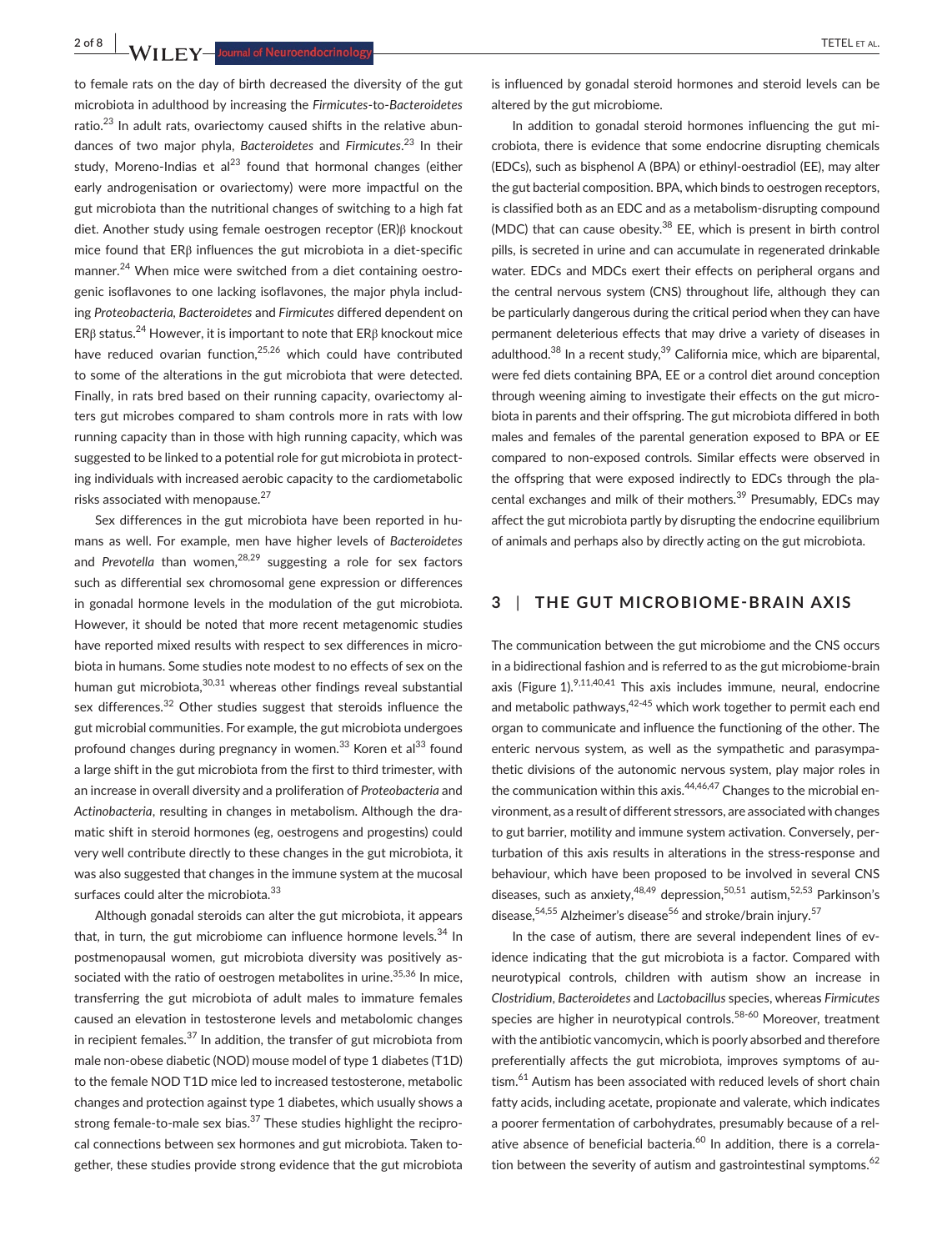

FIGURE 1 The gut microbiome-brain axis. The gut microbiome (which consists of the microbiota, their genomes and their products) can influence brain function through a variety of mechanisms, including the production of neurotransmitters and short chain fatty acids (SCFAs), the modulation of the release of cytokines by immune cells and the vagus nerve. Conversely, the brain can influence the gut microbiota via regulation of endocrine systems (eg, hypothalamic-pituitary-adrenal and hypothalamic-pituitary-gonadal axes)

Studies using a variety of mouse models of autism support the idea that the gut microbiota is involved in autism.<sup>63,64</sup> However, in the clinical studies discussed above, it should be noted that causality is difficult to demonstrate given that children with autism often have eating habits different from those of neurotypical children.

As reported in clinical studies, Parkinson's disease (PD) is accompanied by dysbiosis of the gut microbiome, resulting in altered levels of microbes (eg, Bifidobacteriaceae, Christensenellaceae, Lachnospiraceae, Lactobacillaceae, Pasteurellaceae and Verrucomicrobiaceae families)<sup>65</sup> and concentrations of short chain fatty acids.<sup>66</sup> Animal models of PD support these findings and have enabled the functional manipulation of the gut microbiota. For example, mice that overexpress α-synuclein reveal that bacteria within the gut regulate motor deficits and neuroinflammation.<sup>67</sup> Indeed, antibiotic treatment ameliorates, whereas microbial colonisation with microbiota from PD patients promotes,

the neurological phenotype in these mice. $67$  These clinical and basic studies suggest that the gut microbiota has an important role in the physical impairments associated with PD.

With regard to Alzheimer's disease (AD), a clinical study investigating the role of gut microbiota in AD pathogenesis reveals that cognitively impaired patients with brain amyloidosis, compared to controls, have lower levels of the anti-inflammatory *Eubacterium rectale* and an increase in the pro-inflammatory *Escherichia*/*Shigella*. <sup>68</sup> In support of these clinical findings, altered gut microbiota have been observed in a variety of mouse models of AD.<sup>69-71</sup> Furthermore, in an APP<sub>SWE</sub>/  $PS1_{\text{AFS}}$  mouse model of AD, changes in the gut microbiota by longterm antibiotic treatment decreases amyloid-β plaque formation.<sup>69</sup> Germ-free APP transgenic mice have decreased amyloid-β pathology compared to control mice.<sup>70</sup> Moreover, colonisation of these germfree APP mice with the microbiota of conventionally-raised APP mice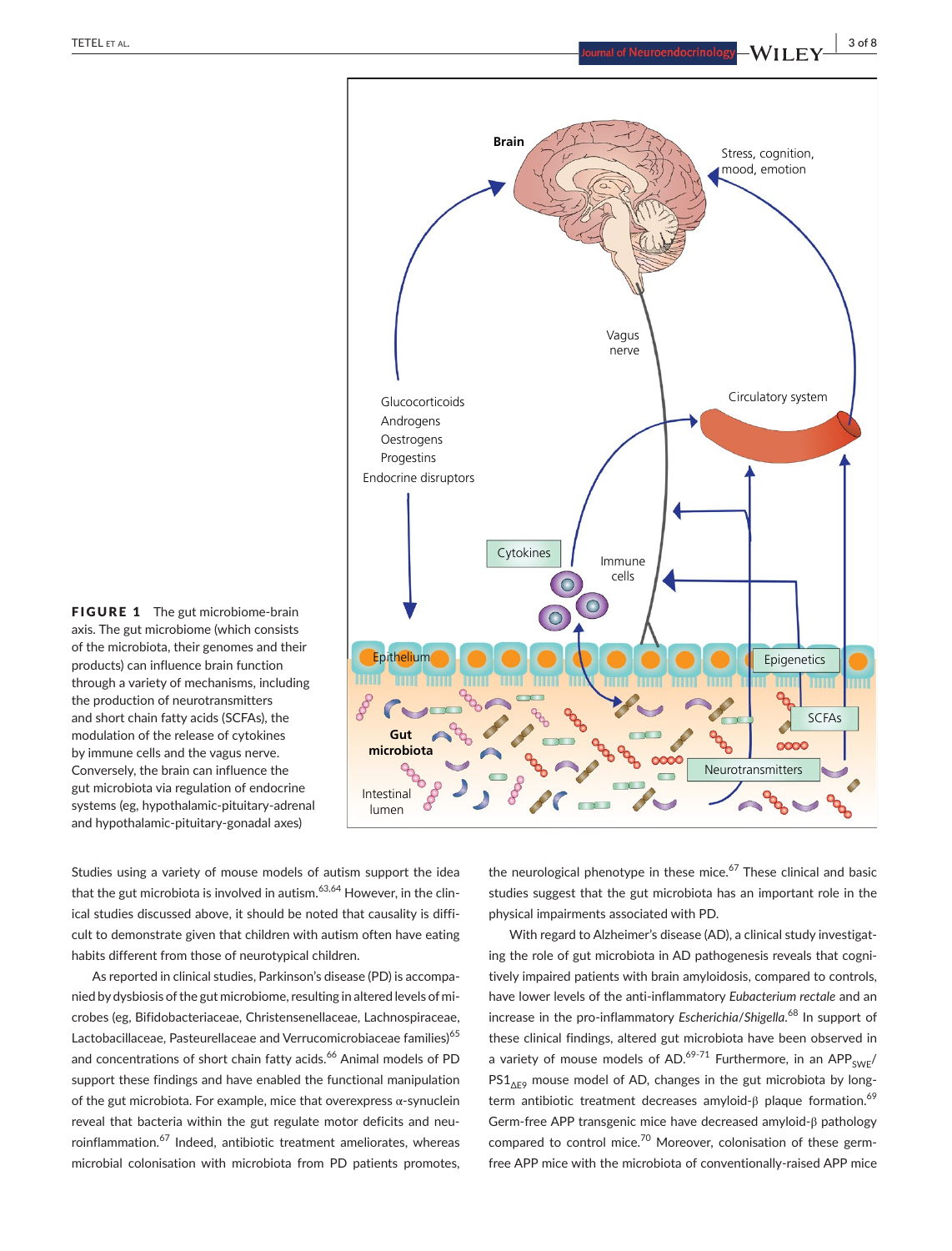**4 of 8 |**  TETEL et al.

increased amyloid-β levels.<sup>70</sup> These findings suggest that dysbiosis of the gut microbiota can contribute to AD pathology and manipulation of the gut microbial community may offer therapeutic opportunities for AD treatment.

There are several mechanisms by which the gut microbiome influences brain function and these work in concert with reciprocal signalling from the brain.<sup>72</sup> For example, gut bacteria may influence central neurotransmitters by altering systemic levels of precursors of neurotransmitters.73 Moreover, neurotransmitters such as serotonin, which is involved in pain transmission and affect, can be produced by *Candida*, *Streptococcus* and *Enterococcus* spp.74-77 *Lactobacillus* and *Bifidobacterium* species have been shown to synthesise and release GABA, whereas *Bacillus* and *Saccharomyces* species can produce norepinephrine.<sup>54</sup> These microbially synthesised neurotransmitters can act locally and also cross the mucosal layer of the gut to influence systems in the periphery and potentially the CNS. It has been proposed that serotonergic enterochromaffin cells in the gut epithelium act as chemosensors and transduce chemosensory information to the nervous system.<sup>78</sup> In future studies, it will be important to determine whether these serotonergic cells function in disorders, such as depression, within the gut microbiome-brain axis.

The gut microbiota also produce active mediators including short chain fatty acids, $79,80$  which can inhibit histone deacetylases and lead to epigenetic changes. $81,82$  These substances also use the vagal nerve to signal the brain and influence behaviour and other centrallymediated functions, such as the stress response.<sup>83</sup> Indeed, studies show that modulation of the gut microbiome can impact the development of the stress system, $84$  as well as reduce stress levels. $85$ 

Similar conditions that alter the composition and diversity of the gut microbiota can result in changes in metabolites that influence signaling systems. The chemical signals generated by these bacteria may also alter the accessibility of these signals to the periphery and the brain (eg, by altering the lining of the gut). In close association with the gut microbiota is the intestinal epithelium, which acts as a physical barrier that protects against luminal contents, as well as being involved with the development and maintenance of the mucosal immune system.<sup>86</sup> Dysregulation within the epithelial layer can increase its permeability, thereby disrupting intestinal immune homeostasis. $87$ A disruption of the gut barrier, sometimes referred to as "leaky gut", allows microbial products and viable bacteria to translocate from the intestinal lumen.<sup>88</sup> A compromised gut barrier is associated with consequences beyond the gastrointestinal tract including an altered blood brain barrier<sup>89</sup> and alcohol dependence.<sup>90</sup>

# **4** | **THE GUT MICROBIOTA AND DEPRESSION AND ANXIETY**

Disorders of the CNS, such as depression and anxiety, are highly debilitating and can profoundly impact quality of life.<sup>91</sup> Over-activity of the main stress axis, the hypothalamic-pituitary-adrenal (HPA) axis, is characterised by elevated levels of cortisol and disruption of negativefeedback and is commonly associated with depression.<sup>92</sup> Interestingly, activity of the HPA axis can be impacted by the gut microbiota. Germfree raised BALB/c mice show an exaggerated HPA axis stress response compared to mice raised under specific pathogen-free (SPF) conditions, which have a microbiota that lacks specific pathogenic microbes. The HPA axis stress response can be normalised in adulthood by colonising the gut with *Bifidobacterium infantis*, 78 whereas reconstitution with the enteropathogenic *Escherichia coli* heightened the stress response even further.<sup>84</sup>

In addition to these acute effects of the gut microbiota on brain function, microbiota also appear to have programming effects. If BALB/c mice are exposed to faeces from SPF mice early in life (6 weeks of age), the previously germ-free mice show a normal stress response, whereas those reconstituted as adults (≥8 weeks) do not.  $84$ Germ-free mice of the NMRI strain also show reduced anxiety-related behaviour, and conventionalising them (ie, exposing them to feces of conventionally colonised or SPF mice) at birth, but not in adulthood, normalises this behaviour.<sup>79</sup> These findings suggest that microbiota influence brain development as well. Indeed, a recent study found that Germ-free Swiss Webster mice were less sociable and did not show the typical preference for investigating novel mice found in conventionally colonised mice.<sup>3</sup> Conventionally colonising these mice at day 21 only partially normalised their behaviour, $3$  suggesting that gut microbiota must be present even earlier for normal social behaviour.

Reduced anxiety and depressive-like behaviours, as well as changes in the GABAergic system, were seen following treatment of mice with Lactobacillus rhamnosus (JB-1).<sup>83</sup> Interestingly, these behavioural and neurochemical changes do not occur following vagotomy, indicating that the vagus nerve is a key route of communication between probiotic bacteria and the brain.<sup>83</sup> A recent study showed that faecal microbiota transplantation from depressed patients (characterised by decreased microbial richness and diversity) to antibiotics-treated recipient animals induces a depressive-like phenotype in the recipient animals compared to the control recipient group.<sup>51</sup>

The maternally separated rat model is a model of depression that has been used to demonstrate the role of the gut microbiota in stressrelated disorders.<sup>93</sup> Maternally separated rats present with behaviours indicative of depression and anxiety had increased systemic immune response and dysbiosis of the faecal microbiota compared to nonseparated controls.<sup>93</sup> Furthermore, maternal separation reduced swimming and increased time spent immobile in the forced swim test, induced changes in central neurotransmitters and enhanced peripheral interleukin-6 release.73 However, treatment with the probiotic *B. infantis* reverses these behavioural changes and restores the immune system response and the basal noradrenaline concentrations in the brainstem of rats undergoing maternal separation.73 *Lactobacillus plantarum* treatment of mice exposed to early-life stress ameliorated anxietyand depression-like behaviours, balanced the immune response, and modulated neurotransmitters related to affective disorders.<sup>94</sup> Altered HPA axis activity and gut physiology are retained in germ-free mice that are subjected to maternal separation, whereas both anxiety- and depression-like behaviours are not.<sup>95</sup> Interestingly, the behavioural phenotype is re-established when germ-free mice are colonised in adulthood with the gut microbiota from non-maternally separated control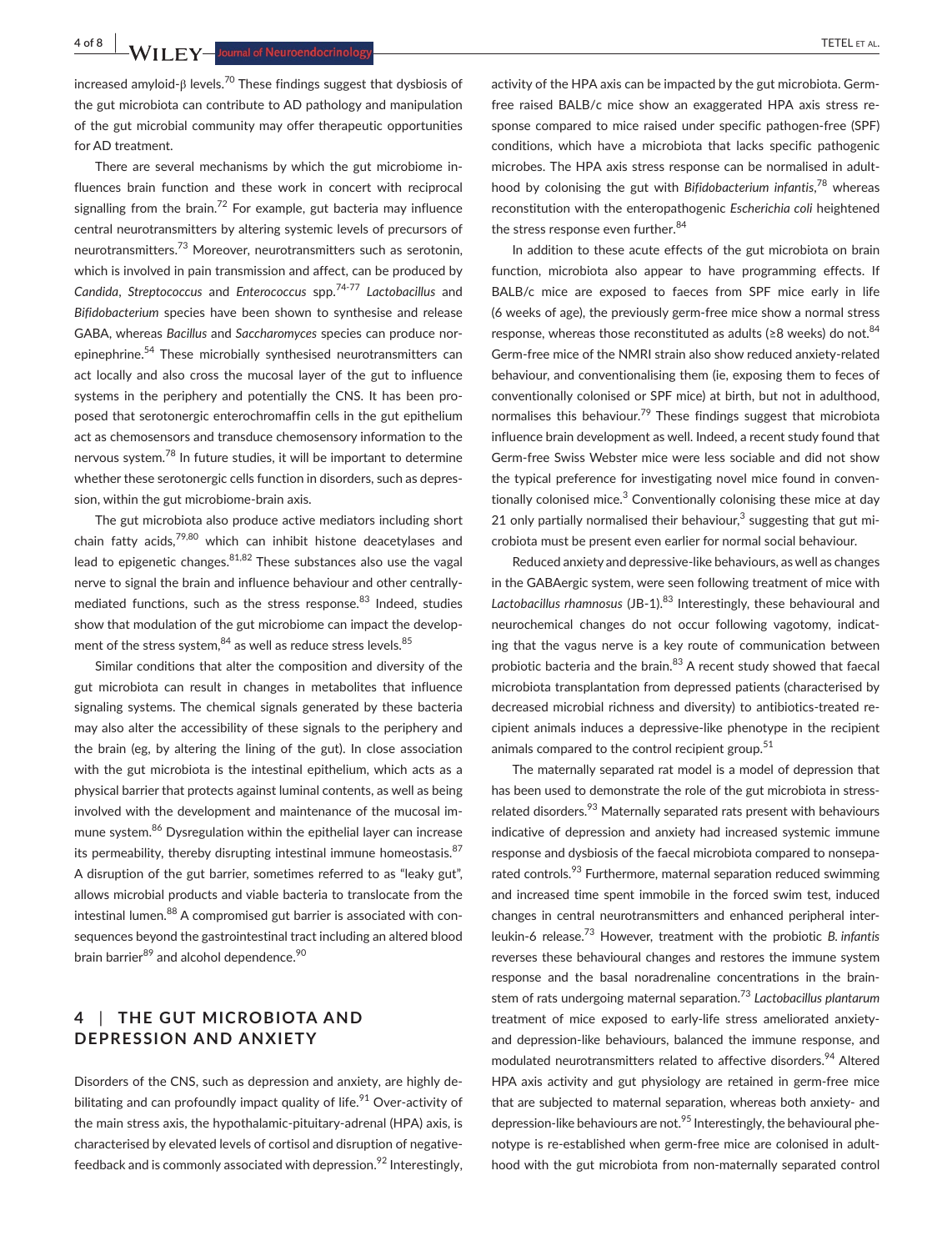**TETEL** ET AL. **1999 1999 1999 1999 1999 1999 1999 1999 1999 1999 1999 1999 1999 1999 1999 1999 1999 1999 1999 1999 1999 1999 1999 1999 1999 1999 1999 1999 1999 19** 

mice but not the gut microbiota of maternally separated animals. These findings suggest a convergence of microbial and host factors.<sup>95</sup>

Bilateral olfactory bulbectomy in mice induces depression- and anxiety-like behaviours in mice, which are associated with increased immediate early gene expression, serotonin levels, gut motility and alterations in intestinal microbiota profiles.<sup>96</sup> Given that similar changes in behaviours, motility and microbiota composition were also induced via central corticotrophin-releasing hormone administration, it was suggest that the altered HPA axis activity functions in this model.<sup>96</sup> Both manipulations show the impact of the brain on microbiota composition and indicate that the gut microbiome-brain axis is a two-way street.

Although much of the evidence on the role of gut microbiota in stressrelated disorders originates from animal models and other basic research studies, findings from recent human studies are coming to the forefront. The analysis of faecal samples from patients with depression reveals differences in  $\alpha$  diversity and levels of specific gut bacterial taxa compared to controls.97 In particular, levels of *Bacteroidetes, Proteobacteria* and *Actinobacteria* were increased, whereas *Firmicutes* were reduced, in samples from depressed patients compared to controls.<sup>97</sup> Another study indicates that depression is associated with increased levels of *Enterobacteriaceae* and *Alistipes* but a reduction of *Faecalibacterium*. By contrast, Naseribafrouei et al<sup>98</sup> reported no differences in species richness or diversity between depressed patients and controls. However, the same study did find a general under-representation of *Bacteroidetes* in depressed patients and a significant interaction between the genus *Alistipes* and *Oscillibacter* with depression.<sup>98</sup>

Steenbergen et al<sup>99</sup> showed that a multispecies probiotic reduced negative thoughts associated with sad mood, which was suggested to support the concept of probiotics intervention as a preventive approach for depression.<sup>99</sup> Patients affected by chronic fatigue syndrome often suffer from anxiety and depression.<sup>100</sup> Rao et al<sup>101</sup> found that treating these patients with *Lactobacillus casei strain Shirota* caused an increase in *Lactobacillus* and *Bifidobacteria* spp. and a decrease in anxiety symptoms. It was proposed that the improvement seen in the stress-related symptoms is a result of improved gut physiology by the *Lactobacillus casei* strain Shirota.<sup>101</sup>

## **5** | **FUTURE DIRECTIONS**

Given the mounting evidence of the effects of the gut microbiome on brain function, future research may be targeted to finding efficient ways of promoting a healthy microbiota (eg, by identifying pre- and probiotics that produce relatively stable changes in the microbiota). Conversely, identifying dietary habits and food additives that negatively impact the brain will be just as important. Diet has profound effects on the structure and activity of gut microorganisms.<sup>102-106</sup> For example, a diet rich in fats promotes the growth of the proinflammatory Gram-negative microorganisms, which in turn can alter immune homeostasis.<sup>107,108</sup> In addition, the gut microbiota of obese individuals has a higher percentage of energy-efficient bacteria than that of lean individuals.<sup>109-112</sup> Because changes in diet affect the gut microbiota, these changes may also influence brain and behaviour. For example, a recent study focused on the negative effects of emulsifiers (common additives in foods such as peanut butter, mayonnaise, salad dressings, bread, ice cream and many other processed foods) on gut microbiota. The addition of emulsifiers to the diet of mice induced systemic inflammation, metabolic syndrome and obesity.<sup>113</sup> These emulsifier-induced effects appear to occur by compromising the mucus lining of the gut, allowing gut microbiota to encroach on the epithelium, and altering the species composition of the gut microbiota, thereby increasing its pro-inflammatory potential. Physiological effects were absent in germ-free mice fed emulsifiers, suggesting that the microbiota probably mediates these effects.<sup>113</sup> Preliminary results suggest that the same emulsifiers also increase anxiety-related behaviours and brain neuropeptide systems involved in these behaviours (M. K. Holder**,** B. Chassaing, N. V. Peters, J. Whylings, A. Gewirtz and G. J. de Vries, unpublished observations.).

Adding factors to the diet that promote a healthy microbiota, and avoiding factors that do the opposite, appears to be the most direct way of promoting brain health. However, as indicated in the present review, the gut microbiota is influenced by a variety of factors, including hormones and the activity of the gut microbiome-brain axis. Identifying the links between the gut microbiome and brain is clinically important and may provide insight into the aetiology of behavioural disorders discussed above that have an important social component.<sup>62</sup>

Understanding the role of the gut microbiome in human health presents a number of challenges. Although germ-free mice have been very effective in studying the gut microbiome, they have their limitations and caveats as discussed above, including alterations in blood-brain barrier, neuroanatomy, stress response and behaviour.<sup>79,84,95</sup> Good animal models are essential for studying causal links and identify potential targets for therapeutic interventions. However, it is critical to move beyond strictly correlational studies in animal studies that reveal changes in the gut microbiota under different conditions. In the future, more functional studies that manipulate the gut microbiota in specific and directed ways will serve to move the field forward. To achieve this more specific manipulation of the gut microbiota, the use of bacteriophage therapy has been proposed. $114$  Bioengineered phages may be able to provide targeted infection and lysis of bacteria in the gut, and thus offer therapeutic options and a much more complete understanding of the gut microbiome-brain axis. In addition, the isolation and growing in culture of specific anaerobic microbes will enable essential add-back experiments in animal models and provide important tools for treating human disease in the future. Given the profound effects of the endocrine system on human health, it will be critical to gain a better understanding of how hormones influence the gut microbiome-brain axis. For example, it will be essential to determine how age-related changes in oestrogen and androgen levels affect the gut microbiota and the impact on vulnerability to disease. In addition, because of the interesting sexually dimorphic relationship between the gut microbiome and steroid hormones coming from peripheral glands (eg, testis, ovary and adrenal glands), it will be important in the future to study the role of neuroactive steroids (ie, steroids directly synthesised and/or metabolised in the nervous system) in the gut-brain axis. Indeed, in this context, it is important to highlight that neuroactive steroids represent important physiological regulators of the nervous system and that their levels are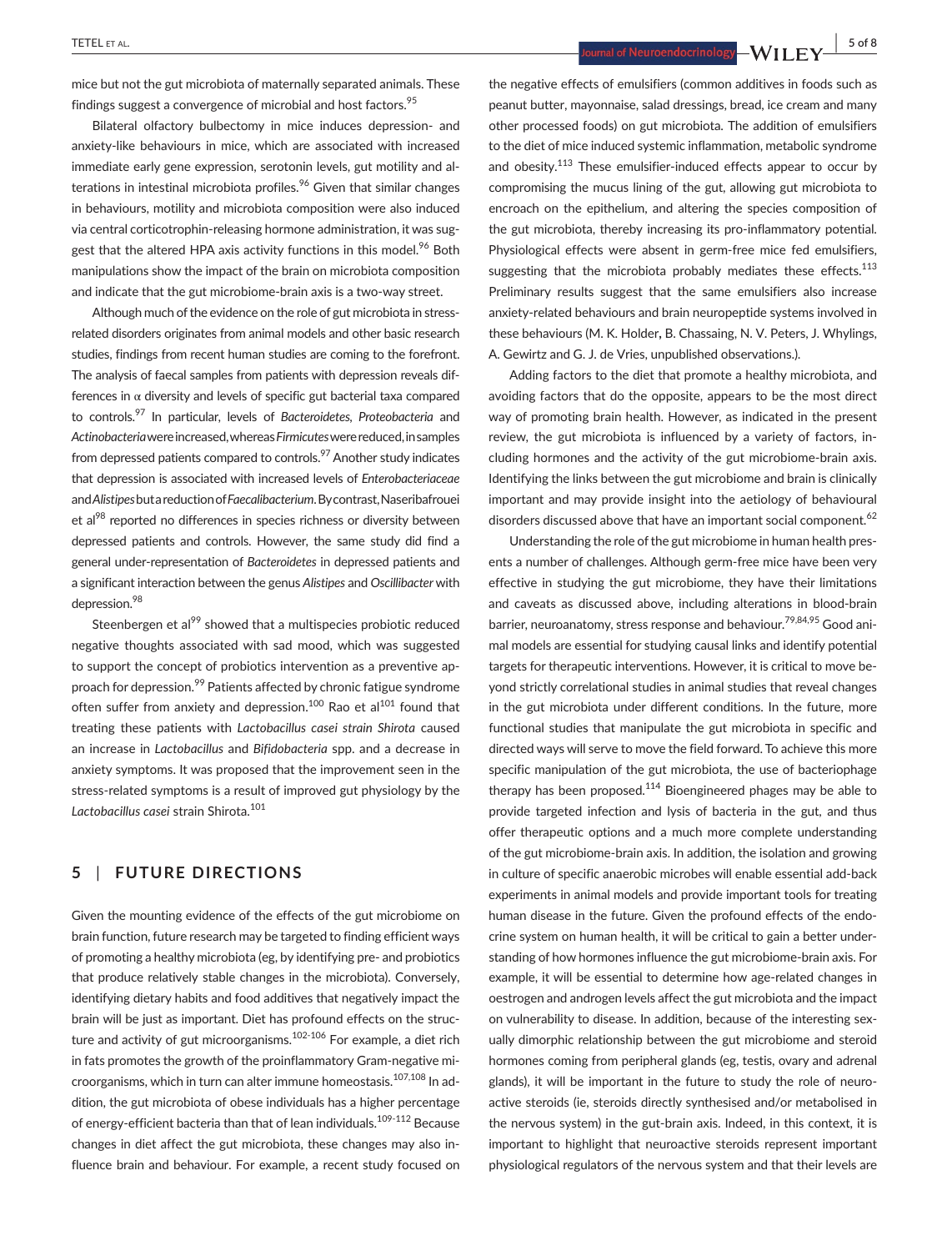**6 of 8 |**  TETEL et al.

differentially affected in the two sexes by nervous pathologies, such as Alzheimer's disease, Parkinson's disease, Huntington's disease, multiple sclerosis, traumatic brain injury, spinal cord injury, stroke, diabetic encephalopathy, autism, anxiety and depression.<sup>115,116</sup> Moreover, neuroactive steroids play an important role in neuroinflammatory processes in the brain, which in turn modulate behavioural states.<sup>117-119</sup> Because these neuroinflammatory processes are responsive to peripheral immune activation, eg, by gut dysbiosis, these molecules may play an important integrative role in the gut microbiome-brain axis.

### **ACKNOWLEDGEMENTS**

We thank Kiran Sandhu for her expertise with respect to the preparation of Figure 1 and the Fondazione Cavalieri-Ottolenghi (Torino), Department of Neuroscience (Torino), and University of Torino, for their support for the organisation of the International Meeting on Steroids and Nervous System, which hosted the roundtable that was the impetus for this review.

#### **ORCID**

- *M. J. Tetel* <http://orcid.org/0000-0002-9843-4071> *G. J. de Vries* <http://orcid.org/0000-0002-1263-3775> *R. C. Melcangi* <http://orcid.org/0000-0003-0861-8967>
- 

*G. Panzica* <http://orcid.org/0000-0002-9302-4647>

*S. M. O'Mahony* <http://orcid.org/0000-0002-9597-9391>

#### **REFERENCES**

- 1. Sender R, Fuchs S, Milo R. Revised estimates for the number of human and bacteria cells in the body. *PLoS Biol*. 2016;14:e1002533.
- 2. Marchesi JR, Ravel J. The vocabulary of microbiome research: a proposal. *Microbiome*. 2015;3:31.
- 3. Desbonnet L, Clarke G, Shanahan F, Dinan TG, Cryan JF. Microbiota is essential for social development in the mouse. *Mol Psychiatry*. 2014;19:146‐148.
- 4. Li D, Wang P, Hu X, Chen F. The gut microbiota: a treasure for human health. *Biotechnol Adv*. 2016;34:1210‐1224.
- 5. Marchesi J, Shanahan F. The normal intestinal microbiota. *Curr Opin Infect Dis*. 2007;20:508‐513.
- 6. Sheehan D, Moran C, Shanahan F. The microbiota in inflammatory bowel disease. *J Gastroenterol*. 2015;50:495‐507.
- 7. Hartstra AV, Bouter KE, Backhed F, Nieuwdorp M. Insights into the role of the microbiome in obesity and type 2 diabetes. *Diabetes Care*. 2015;38:159‐165.
- 8. Adami AJ, Bracken SJ. Breathing better through bugs: asthma and the microbiome. *Yale J Biol Med*. 2016;89:309‐324.
- 9. Bercik P, Collins SM, Verdu EF. Microbes and the gut-brain axis. *Neurogastroenterol Motil*. 2012;24:405‐413.
- 10. Burokas A, Moloney RD, Dinan TG, Cryan JF. Microbiota regulation of the mammalian gut-brain axis. *Adv Appl Microbiol*. 2015;91:1‐62.
- 11. Cryan JF, O'Mahony SM. The microbiome-gut-brain axis: from bowel to behavior. *Neurogastroenterol Motil*. 2011;23:187‐192.
- 12. Gulden E, Wong FS, Wen L. The gut microbiota and type 1 diabetes. *Clin Immunol*. 2015;159:143‐153.
- 13. Lopez-Cepero AA, Palacios C. Association of the intestinal microbiota and obesity. *P R Health Sci J*. 2015;34:60‐64.
- 14. Melli LC, do C-RM, Araujo-Filho HB, Sole D, de Morais MB, Intestinal microbiota and allergic diseases: a systematic review. *Allergol Immunopathol (Madr)*. 2015;44:177‐188.
- 15. Cryan JF, Dinan TG, Mind-altering microorganisms: the impact of the gut microbiota on brain and behaviour. *Nat Rev Neurosci*. 2012;13:701‐712.
- 16. Yang NJ, Chiu IM. Bacterial signaling to the nervous system through toxins and metabolites. *J Mol Biol*. 2017;429:587‐605.
- 17. Mondot S, de Wouters T, Dore J, Lepage P, The human gut microbiome and its dysfunctions. *Dig Dis*. 2013;31:278‐285.
- 18. Borre YE, Moloney RD, Clarke G, Dinan TG, Cryan JF, The impact of microbiota on brain and behavior: mechanisms & therapeutic potential. *Adv Exp Med Biol*. 2014;817:373‐403.
- 19. Org E, Mehrabian M, Parks BW, et al. Sex differences and hormonal effects on gut microbiota composition in mice. *Gut Microbes*. 2016;7:313‐322.
- 20. Jasarevic E, Morrison KE, Bale TL. Sex differences in the gut microbiome-brain axis across the lifespan. *Philos Trans R Soc Lond B Biol Sci*. 2016;371:20150122.
- 21. Fields CT, Chassaing B, Paul MJ, Gewirtz AT, de Vries GJ. Vasopressin deletion is associated with sex-specific shifts in the gut microbiome. *Gut Microbes*. 2017;Jul 31:1-13. [https://doi.org/10.1080/19490976](https://doi.org/10.1080/19490976.2017.1356557) [.2017.1356557.](https://doi.org/10.1080/19490976.2017.1356557) [Epub ahead of print].
- 22. Yurkovetskiy L, Burrows M, Khan AA, et al. Gender bias in autoimmunity is influenced by microbiota. *Immunity*. 2013;39:400‐412.
- 23. Moreno-Indias I, Sanchez-Alcoholado L, Sanchez-Garrido MA, et al. Neonatal androgen exposure causes persistent gut microbiota dysbiosis related to metabolic disease in adult female rats. *Endocrinology*. 2016;157:4888‐4898.
- 24. Menon R, Watson SE, Thomas LN, et al. Diet complexity and estrogen receptor beta status affect the composition of the murine intestinal microbiota. *Appl Environ Microbiol*. 2013;79:5763‐5773.
- 25. Krege JH, Hodgin JB, Couse JF, et al. Generation and reproductive phenotypes of mice lacking estrogen receptor-beta. *Proc Natl Acad Sci USA*. 1998;95:15677‐15682.
- 26. Tetel MJ, Pfaff DW. Contributions of estrogen receptor-alpha and estrogen receptor-beta to the regulation of behavior. *Biochim Biophys Acta*. 2010;10:25.
- 27. Cox-York KA, Sheflin AM, Foster MT, et al. Ovariectomy results in differential shifts in gut microbiota in low versus high aerobic capacity rats. *Physiol Rep*. 2015;3:pii: e12488.
- 28. Mueller S, Saunier K, Hanisch C, et al. Differences in fecal microbiota in different European study populations in relation to age, gender, and country: a cross-sectional study. *Appl Environ Microbiol*. 2006;72:1027‐1033.
- 29. Dominianni C, Sinha R, Goedert JJ, et al. Sex, body mass index, and dietary fiber intake influence the human gut microbiome. *PLoS ONE*. 2015;10:e0124599.
- 30. Zhernakova A, Kurilshikov A, Bonder MJ, et al. Population-based metagenomics analysis reveals markers for gut microbiome composition and diversity. *Science*. 2016;352:565‐569.
- 31. Falony G, Joossens M, Vieira-Silva S, et al. Population-level analysis of gut microbiome variation. *Science*. 2016;352:560‐564.
- 32. Haro C, Rangel-Zuniga OA, Alcala-Diaz JF, et al. Intestinal microbiota is influenced by gender and body mass index. *PLoS ONE*. 2016;11:e0154090.
- 33. Koren O, Goodrich JK, Cullender TC, et al. Host remodeling of the gut microbiome and metabolic changes during pregnancy. *Cell*. 2012;150:470‐480.
- 34. Clarke G, Stilling RM, Kennedy PJ, Stanton C, Cryan JF, Dinan TG. Minireview: gut microbiota: the neglected endocrine organ. *Mol Endocrinol*. 2014;28:1221‐1238.
- 35. Fuhrman BJ, Feigelson HS, Flores R, et al. Associations of the fecal microbiome with urinary estrogens and estrogen metabolites in postmenopausal women. *J Clin Endocrinol Metab*. 2014;99:4632‐4640.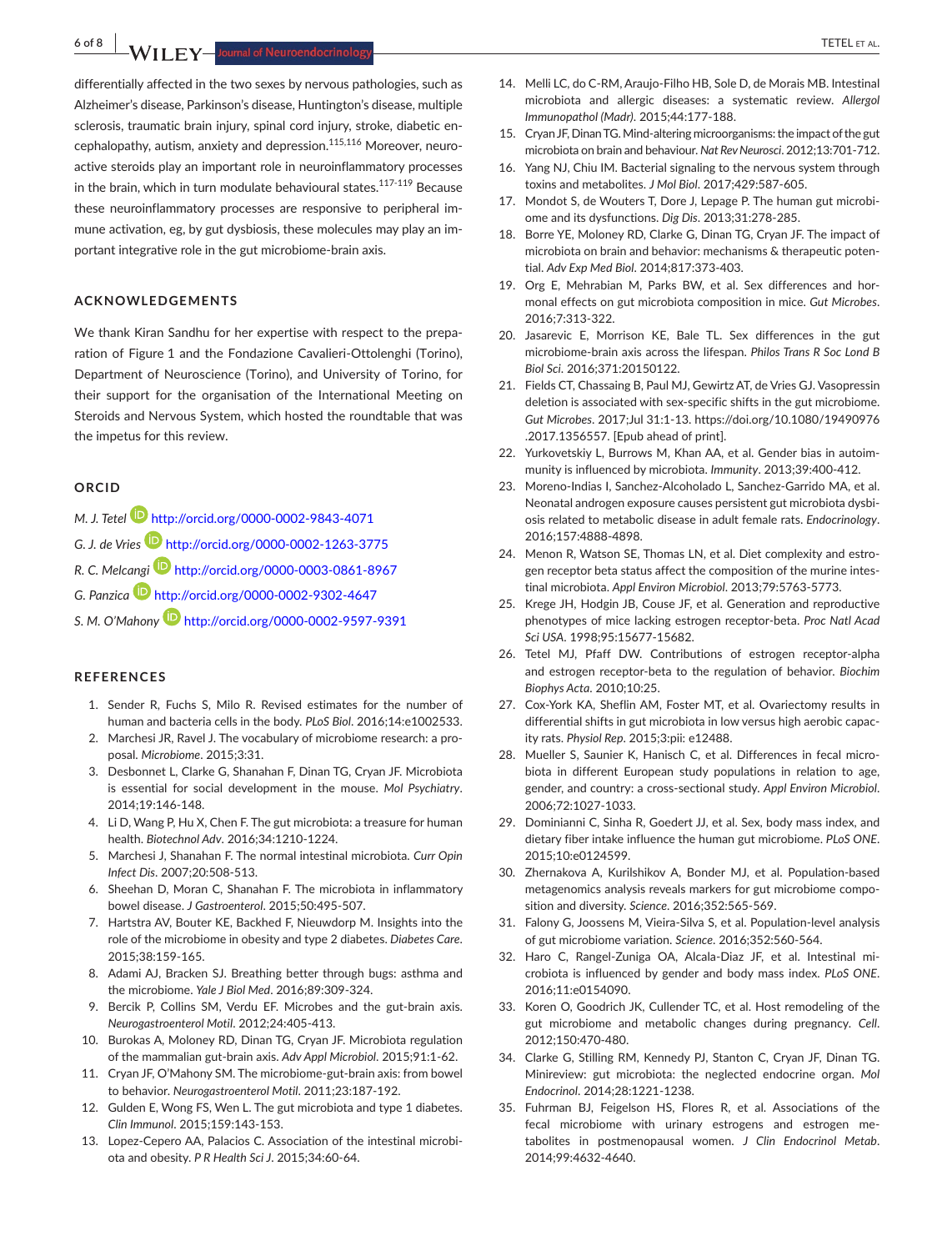- 36. Goedert JJ, Jones G, Hua X, et al. Investigation of the association between the fecal microbiota and breast cancer in postmenopausal women: a population-based case-control pilot study. *J Natl Cancer Inst*. 2015;107:pii: djv147.
- 37. Markle JG, Frank DN, Mortin-Toth S, et al. Sex differences in the gut microbiome drive hormone-dependent regulation of autoimmunity. *Science*. 2013;339:1084‐1088.
- 38. Heindel JJ, Blumberg B, Cave M, et al. Metabolism disrupting chemicals and metabolic disorders. *Reprod Toxicol*. 2017;68:3‐33.
- 39. Javurek AB, Spollen WG, Johnson SA, et al. Effects of exposure to bisphenol A and ethinyl estradiol on the gut microbiota of parents and their offspring in a rodent model. *Gut Microbes*. 2016;7:471‐485.
- 40. De Palma G, Collins SM, Bercik P, Verdu EF. The microbiota-gut-brain axis in gastrointestinal disorders: stressed bugs, stressed brain or both? *J Physiol*. 2014;592:2989‐2997.
- 41. Dinan TG, Stilling RM, Stanton C, Cryan JF. Collective unconscious: how gut microbes shape human behavior. *J Psychiatr Res*. 2015;63:1‐9.
- 42. El Aidy S, Dinan TG, Cryan JF. Gut microbiota: the conductor in the orchestra of immune-neuroendocrine communication. *Clin Ther*. 2015;37:954‐967.
- 43. Koh A, De Vadder F, Kovatcheva-Datchary P, Backhed F. From dietary fiber to host physiology: short-chain fatty acids as key bacterial metabolites. *Cell*. 2016;165:1332‐1345.
- 44. Mayer EA, Knight R, Mazmanian SK, Cryan JF, Tillisch K. Gut microbes and the brain: paradigm shift in neuroscience. *J Neurosci*. 2014;34:15490‐15496.
- 45. Sommer F, Backhed F. The gut microbiota-masters of host development and physiology. *Nat Rev Microbiol*. 2013;11:227‐238.
- 46. Cryan JF, Dinan TG. More than a gut feeling: the microbiota regulates neurodevelopment and behavior. *Neuropsychopharmacology*. 2015;40:241‐242.
- 47. Rhee SH, Pothoulakis C, Mayer EA. Principles and clinical implications of the brain-gut-enteric microbiota axis. *Nat Rev Gastroenterol Hepatol*. 2009;6:306‐314.
- 48. Davis DJ, Doerr HM, Grzelak AK, et al. *Lactobacillus plantarum* attenuates anxiety-related behavior and protects against stress-induced dysbiosis in adult zebrafish. *Sci Rep*. 2016;6:33726.
- 49. Pirbaglou M, Katz J, de Souza RJ, Stearns JC, Motamed M, Ritvo P. Probiotic supplementation can positively affect anxiety and depressive symptoms: a systematic review of randomized controlled trials. *Nutr Res*. 2016;36:889‐898.
- 50. Dash S, Clarke G, Berk M, Jacka FN. The gut microbiome and diet in psychiatry: focus on depression. *Curr Opin Psychiatry*. 2015;28:1‐6.
- 51. Kelly JR, Borre Y, O'Brien C, et al. Transferring the blues: depressionassociated gut microbiota induces neurobehavioural changes in the rat. *J Psychiatr Res*. 2016;82:109‐118.
- 52. Inoue R, Sakaue Y, Sawai C, et al. A preliminary investigation on the relationship between gut microbiota and gene expressions in peripheral mononuclear cells of infants with autism spectrum disorders. *Biosci Biotechnol Biochem*. 2016;80:2450‐2458.
- 53. O'Mahony SM, Stilling RM, Dinan TG, Cryan JF. The microbiome and childhood diseases: focus on brain-gut axis. *Birth Defects Res C Embryo Today*. 2015;105:296‐313.
- 54. Dinan TG, Cryan JF. Gut instincts: microbiota as a key regulator of brain development, ageing and neurodegeneration. *J Physiol*. 2017;595:489‐503.
- 55. Scheperjans F. Gut microbiota, 1013 new pieces in the Parkinson's disease puzzle. *Curr Opin Neurol*. 2016;29:773‐780.
- 56. Pistollato F, Sumalla Cano S, Elio I, Masias Vergara M, Giampieri F, Battino M. Role of gut microbiota and nutrients in amyloid formation and pathogenesis of Alzheimer disease. *Nutr Rev*. 2016;74:624‐634.
- 57. Winek K, Dirnagl U, Meisel A. The gut microbiome as therapeutic target in central nervous system diseases: implications for stroke. *Neurotherapeutics*. 2016;13:762‐774.
- 58. Parracho H, Bingham MO, Gibson GR, McCartney AL. Differences between the gut microflora of children with autistic spectrum disorders and that of healthy children. *J Med Microbiol*. 2005;54:987‐991.
- 59. Finegold SM, Dowd SE, Gontcharova V, et al. Pyrosequencing study of fecal microflora of autistic and control children. *Anaerobe*. 2010;16:444‐453.
- 60. Adams JB, Johansen LJ, Powell LD, Quig D, Rubin RA. Gastrointestinal flora and gastrointestinal status in children with autism-comparisons to typical children and correlation with autism severity. *BMC Gastroenterol*. 2011;11:22.
- 61. Finegold SM, Molitoris D, Song YL, et al. Gastrointestinal microflora studies in late-onset autism. *Clin Infect Dis*. 2002;35:S6‐S16.
- 62. Mulle JG, Sharp WG, Cubells JF. The gut microbiome: a new frontier in autism research. *Curr Psychiatry Rep*. 2013;15:337.
- 63. Hsiao EY, McBride SW, Hsien S, et al. Microbiota modulate behavioral and physiological abnormalities associated with neurodevelopmental disorders. *Cell*. 2013;155:1451‐1463.
- 64. Lim JS, Lim MY, Choi Y, Ko G. Modeling environmental risk factors of autism in mice induces IBD-related gut microbial dysbiosis and hyperserotonemia. *Mol Brain*. 2017;10:14.
- 65. Hill-Burns EM, Debelius JW, Morton JT, et al. Parkinson's disease and Parkinson's disease medications have distinct signatures of the gut microbiome. *Mov Disord*. 2017;32:739‐749.
- 66. Unger MM, Spiegel J, Dillmann KU, et al. Short chain fatty acids and gut microbiota differ between patients with Parkinson's disease and age-matched controls. *Parkinsonism Relat Disord*. 2016;32:66‐72.
- 67. Sampson TR, Debelius JW, Thron T, et al. Gut microbiota regulate motor deficits and neuroinflammation in a model of Parkinson's disease. *Cell*. 2016;167:e12.
- 68. Cattaneo A, Cattane N, Galluzzi S, et al. Association of brain amyloidosis with pro-inflammatory gut bacterial taxa and peripheral inflammation markers in cognitively impaired elderly. *Neurobiol Aging*. 2017;49:60‐68.
- 69. Minter MR, Zhang C, Leone V, et al. Antibiotic-induced perturbations in gut microbial diversity influences neuro-inflammation and amyloidosis in a murine model ofAlzheimer's disease. *Sci Rep*. 2016;6:30028.
- 70. Harach T, Marungruang N, Duthilleul N, et al. Reduction of abeta amyloid pathology in APPPS1 transgenic mice in the absence of gut microbiota. *Sci Rep*. 2017;7:41802.
- 71. Brandscheid C, Schuck F, Reinhardt S, et al. Altered gut microbiome composition and tryptic activity of the 5xFAD Alzheimer's mouse model. *J Alzheimers Dis*. 2017;56:775‐788.
- 72. Mayer EA, Labus JS, Tillisch K, Cole SW, Baldi P, Towards a systems view of IBS. *Nat Rev Gastroenterol Hepatol*. 2015;12:592‐605.
- 73. Desbonnet L, Garrett L, Clarke G, Kiely B, Cryan JF, Dinan TG. Effects of the probiotic *Bifidobacterium infantis* in the maternal separation model of depression. *Neuroscience*. 2010;170:1179‐1188.
- 74. Lyte M. Microbial endocrinology in the microbiome-gut-brain axis: how bacterial production and utilization of neurochemicals influence behavior. *PLoS Pathog*. 2013;9:e1003726.
- 75. Lyte M. Microbial endocrinology: host-microbiota neuroendocrine interactions influencing brain and behavior. *Gut Microbes*. 2014;5:381‐389.
- 76. Wall R, Cryan JF, Ross RP, Fitzgerald GF, Dinan TG, Stanton C. Bacterial neuroactive compounds produced by psychobiotics. *Adv Exp Med Biol*. 2014;81:7221‐7239.
- 77. Yano JM, Yu K, Donaldson GP, et al. Indigenous bacteria from the gut microbiota regulate host serotonin biosynthesis. *Cell*. 2015;161:264‐276.
- 78. Bellono NW, Bayrer JR, Leitch DB, et al. Enterochromaffin cells are gut chemosensors that couple to sensory neural pathways. *Cell*. 2017;170:e16.
- 79. Diaz Heijtz R, Wang S, Anuar F, et al. Normal gut microbiota modulates brain development and behavior. *Proc Natl Acad Sci USA*. 2011;108:3047‐3052.